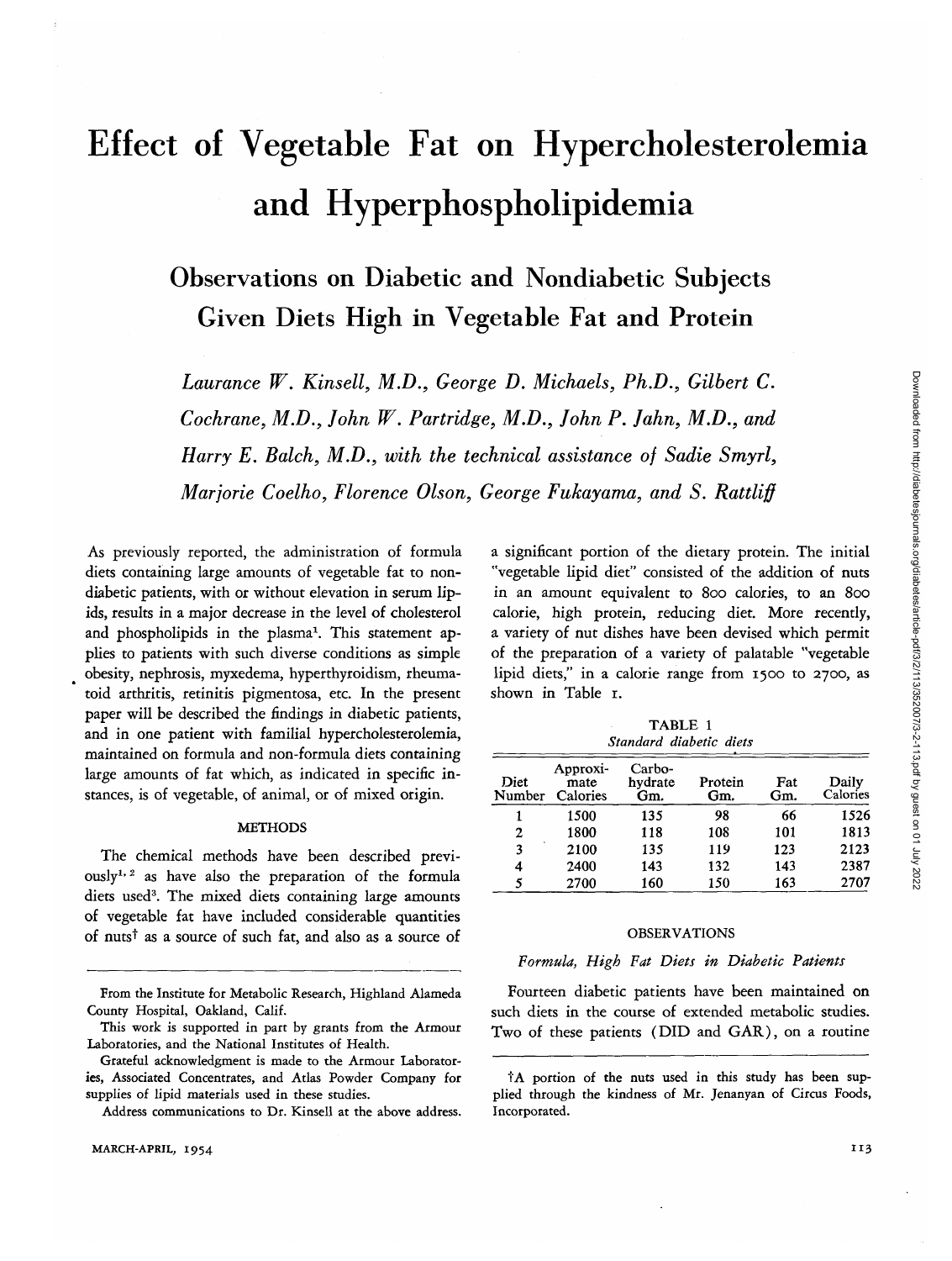diabetic maintenance program (see Table i), had hypercholesterolemia and hyperphospholipidemia. In both patients, the administration of formula diets, containing large amounts of vegetable fat together with relatively large amounts of protein, resulted in a rapid and maintained fall in the levels of serum cholesterol and phospholipids. In patient GAR, the resumption of an average diabetic diet resulted in a prompt return of the serum lipids toward their previous levels (Figures i and 2). This increase in serum lipids was associated with a marked worsening of vision, which up to that time had been steadily improving. This may or may not have been coincidental.

Patient EDM, a boy of eighteen with diabetes of considerable severity (insulin requirement on an average diet in excess of 70 units daily), but with no clinical evidence of vascular disease, during a period of twenty days on a formula diet containing 176 gm, of vegetable fat had a progressive fall in serum total cholesterol from 220 mg. per 100 cc. to 107 mg. per 100 cc, and



**FIGURE 2. Changes in plasma cholesterol and phospholipids in a severe juvenile diabetic during the intake of a diet relatively high in vegetable fat. Previously he had been maintained on a "diabetic No. 2" diet, containing 101 gm. of animal fat. On this "animal fat diet," his cholesterol varied between 350 and 450 mg. per 100 cc. Despite chemically constant hourly feeding throughout the 24 hours and constant insulin, his diabetes was never under optimal control. Courtesy "J. Clin. Nutrition."**



**FIGURE I. The addition of 134 gm. of vegetable fat, derived from nuts, to a high animal fat diet, was associated with a significant fall in serum lipids. The administration of a high vegetable fat formula resulted in a fall to completely normal levels. Despite hourly chemically constant feeding during this period of study, the diabetes was never under optimal control. Courtesy "J. Clin. Nutrition."**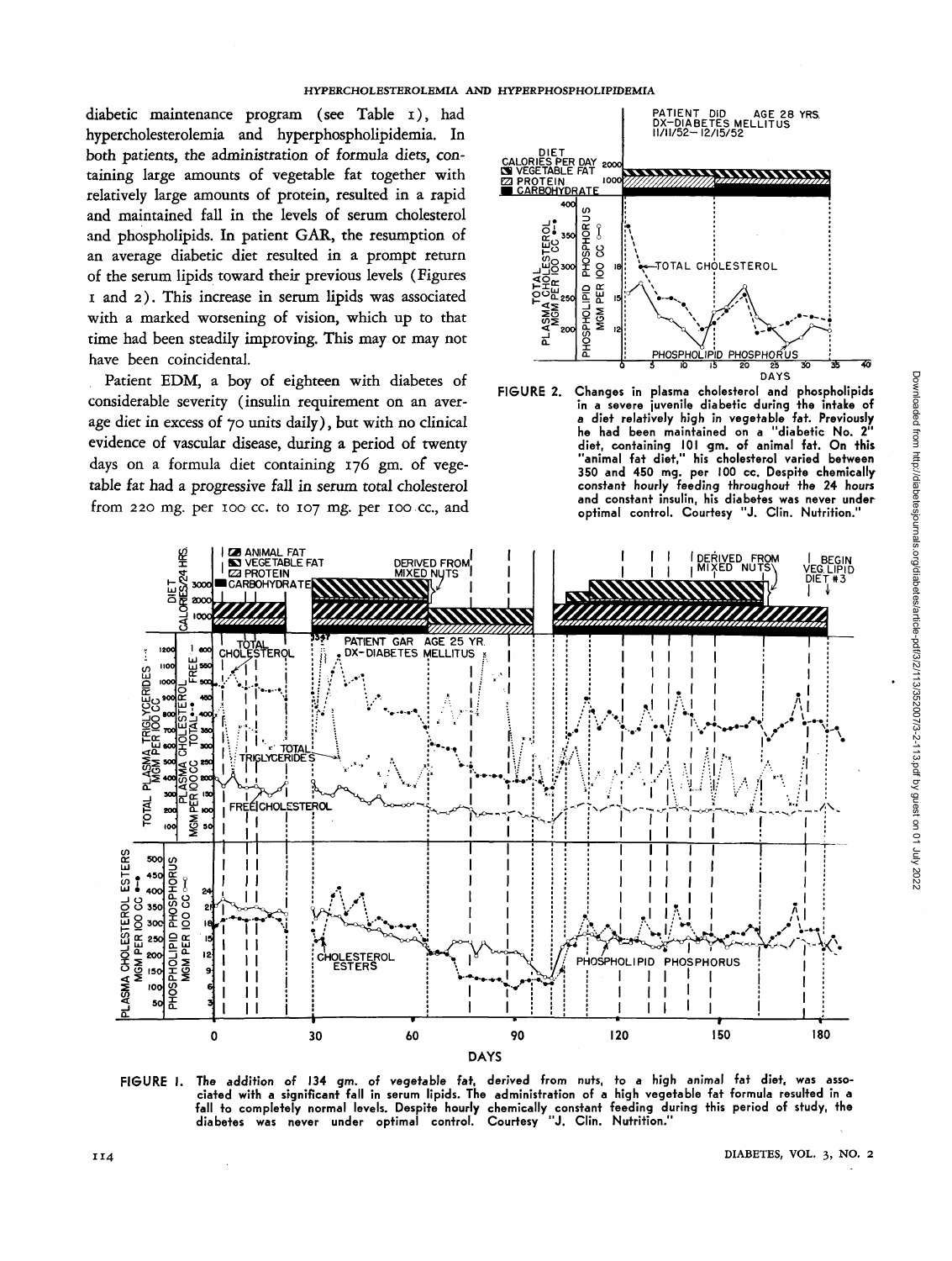of phospholipid phosphorus from 14.75 to 7.25 mg per 100 cc. (Figure 3).



**FIGURE 3. Fall in plasma cholesterol and phospholipid during the intake of a high vegetable fat formula in a severe juvenile diabetic.**

*Effect of Mixed Diets, High in Vegetable Fat, and Containing Little or No Animal Fat, in Diabetics and in a Patient with Familial Hypercholesterolemia*

As reported in part elsewhere<sup>4</sup>, five patients with diabetes of moderate or marked severity, all of whom had previously been maintained on diets containing relatively large amounts of animal fat and protein, after suitable "base-line observations" of plasma lipids had been obtained, were placed on diets containing amounts of protein, fat and carbohydrate, identical with their previous diets, the fat and a portion of the protein being entirely or almost entirely of vegetable origin. The findings in these patients, all of whom had been selected because they had significantly elevated or high normal cholesterol and phospholipid values, are shown in Figure 4. All of these patients experienced a significant fall in the plasma lipids, in some instances of major magnitude, during the intake of the high vegetable lipid diet. Resumption of the original diet by some of these patients resulted in a prompt return to elevated plasma lipid levels.



**FIGURE 4. Changes in plasma lipids in five diabetics. Patient CRU did not adhere strictly to the vegetable lipid diet after the second or third week.**

A patient with "idiopathic hypercholesterolemia" whose plasma lipids had been followed during the intake of an average diet, was placed on the high vegetable lipid, mixed diet, and later returned to an average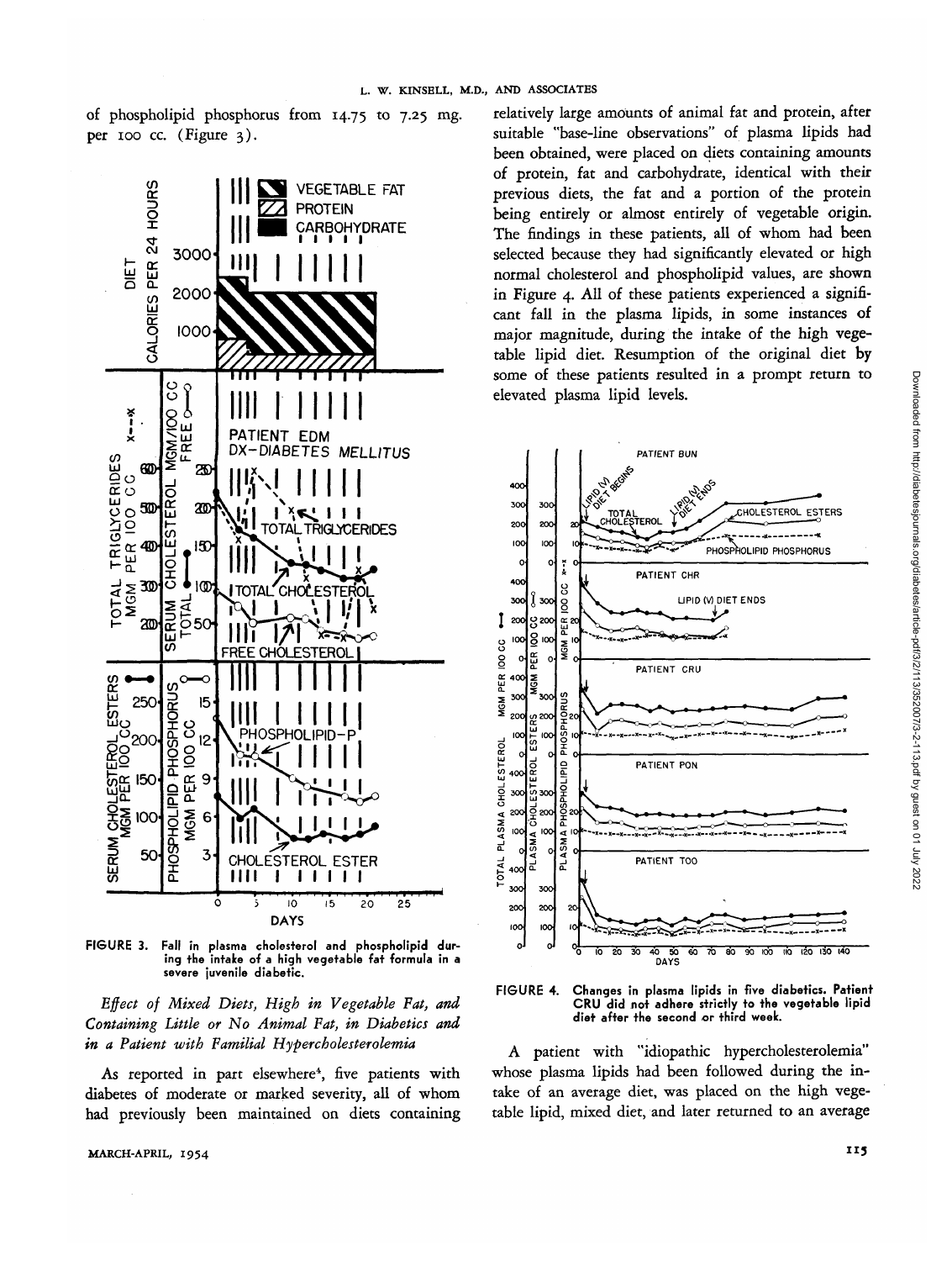diet. The findings are shown in Figure 5. In this patient, and in all of the above patients, the diets administered were fully adequate in a nutritional sense, i.e., they were not associated with weight loss and were associated with at least an equal degree of well being as compared to that experienced on an average diet.

It appeared then that in diabetics, as in nondiabetics, the ingestion of diets containing large amounts of vegetable fat resulted in a predictable fall in the level of serum cholesterol and phospholipids. The question arose as to the reasons for this effect. One might postulate that the change was related primarily to the *absence* of cholesterol in the vegetable fat. (This would not appear to apply in the case of phospholipids, inasmuch as the phospholipid content of the nuts used in the mixed vegetable lipid diets averaged more than 750 mg. per 100 gm. of nuts.) Another explanation would be that vegetable lipids contain sterols or other elements which exert some significant effect upon cholesterol and phospholipid metabolism. It is also thoroughly possible that some other dietary entity or combination of dietary entities in the formula or mixed vegetable lipid diet is in a measure responsible for the effect upon plasma cholesterol and phospholipids.

In an effort to explore further the possibilities, a variety of derivatives of vegetable lipids have been administered to patients in conjunction with high cholesterol diets. Among these agents have been crude "soy-bean sterols"; a mixture of soy-bean lecithin and cephalins; more highly purified soy-bean sterols; and most recently, dihydrocholesterol.

Such a study, under controlled metabolic ward conditions, is shown in Figure 6. The patient, GLI, 52-yearold male with mild diabetes and advanced vascular disease, received in sequence: crude "soy sterols," lot No. 1, emulsified with "Tween 80"\*; "Tween 80" alone; crude "soy sterols," lot No. 1, without "Tween 80"; more highly purified soy sterols, lot No. 2, without "Tween 80." Each of the above was administered in conjunction with a "standard diabetic No. 2 diet" (see Table 1).

He was then placed on a chemically constant formula diet containing 120 gm. of vegetable or animal fat respectively (as indicated in Figure 6). During the course of the animal fat formula, he received in se-

<sup>\*</sup>Polyoxyethylene (20) sorbitan monooleate, manufactured and sold by Atlas Powder Company under the trade mark of "Tween 80."





Downloaded from http://diabetesjournals.org/diabetes/article-pdf/3/2/113/352007/3-2-113.pdf by guest on 01 July 2022 Downloaded from http://diabetesjournals.org/diabetes/article-pdf/3/2/113/352007/3-2-113.pdf by guest on 01 July 2022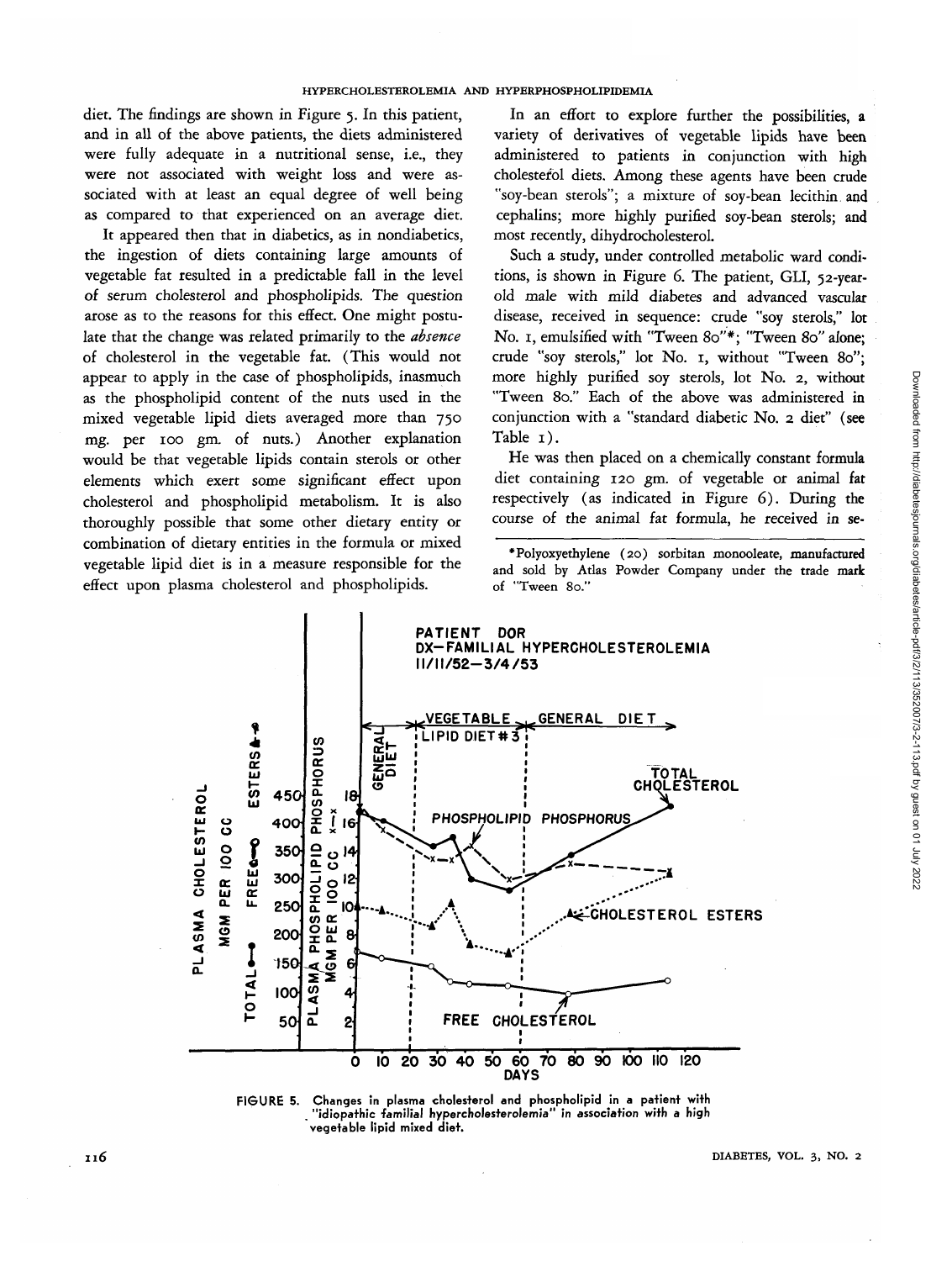

FIGURE 6. Changes in plasma lipids during the administration of soy-bean sterols and soy phosphatides in a middle-aged diabetic with extensive vascular involvement.

quence: soy sterols, lot No. 2; and a lecithin-cephalin mixture derived from soy. The findings are compatible with the interpretation that:

1. The crude soy sterols produced a significant fall in plasma cholesterol which was not dependent upon the presence of "Tween 80." The more highly purified soy sterols produced little or no effect.

2. Intake of a soy lecithin-cephalin mixture was associated with a fall in cholesterol of a magnitude comparable with that occurring during the intake of the crude "soy sterols."

The usual fall in plasma lipids occurred during the intake of the vegetable fat formula.

The foregoing findings suggest that under these conditions some component of a crude soy lecithin-cephalin mixture results in a fall in plasma cholesterol and phospholipids.

If one refers to Figure 1, however, *it* will be noted that no depression in plasma lipids occurred in juvenile diabetic patient GAR under the conditions of use.

Further studies with lecithin-cephalin mixtures are under way. Also being investigated are compounds which allegedly inhibit intestinal absorption of cholesterol. The administration of 20 gm. of dihydrocholesterol daily to a young severe diabetic, DID, was

associated with a fall in plasma cholesterol from 251 to 211 mg. per 100 *cc.*

# **COMMENTS**

The foregoing studies, and others currently under way, have a two-fold objective—first, to evaluate some of the hormonal and other metabolic abnormalities in diabetic patients; second, *to* evaluate the effects of diet and of other agents upon the serum lipids in diabetic patients, and if possible to determine whether any correlation exists between serum lipid changes and the progress of existing vascular disease. Only the second problem is considered in this paper.

There is abundant evidence that vascular disease manifests itself at an earlier age period and progresses more rapidly in the diabetic population than in the general population. The reasons for this are by no means clear. Among the possibilities are the following:

1. Recurrent hyperglycemia per se aids and abets in the production of damage to the intima.

2. Abnormal metabolism of lipids results from abnormal energy metabolism, with resultant increase in circulating lipids and increased deposition of lipids in the intima.

If either or both of items one and two are correct,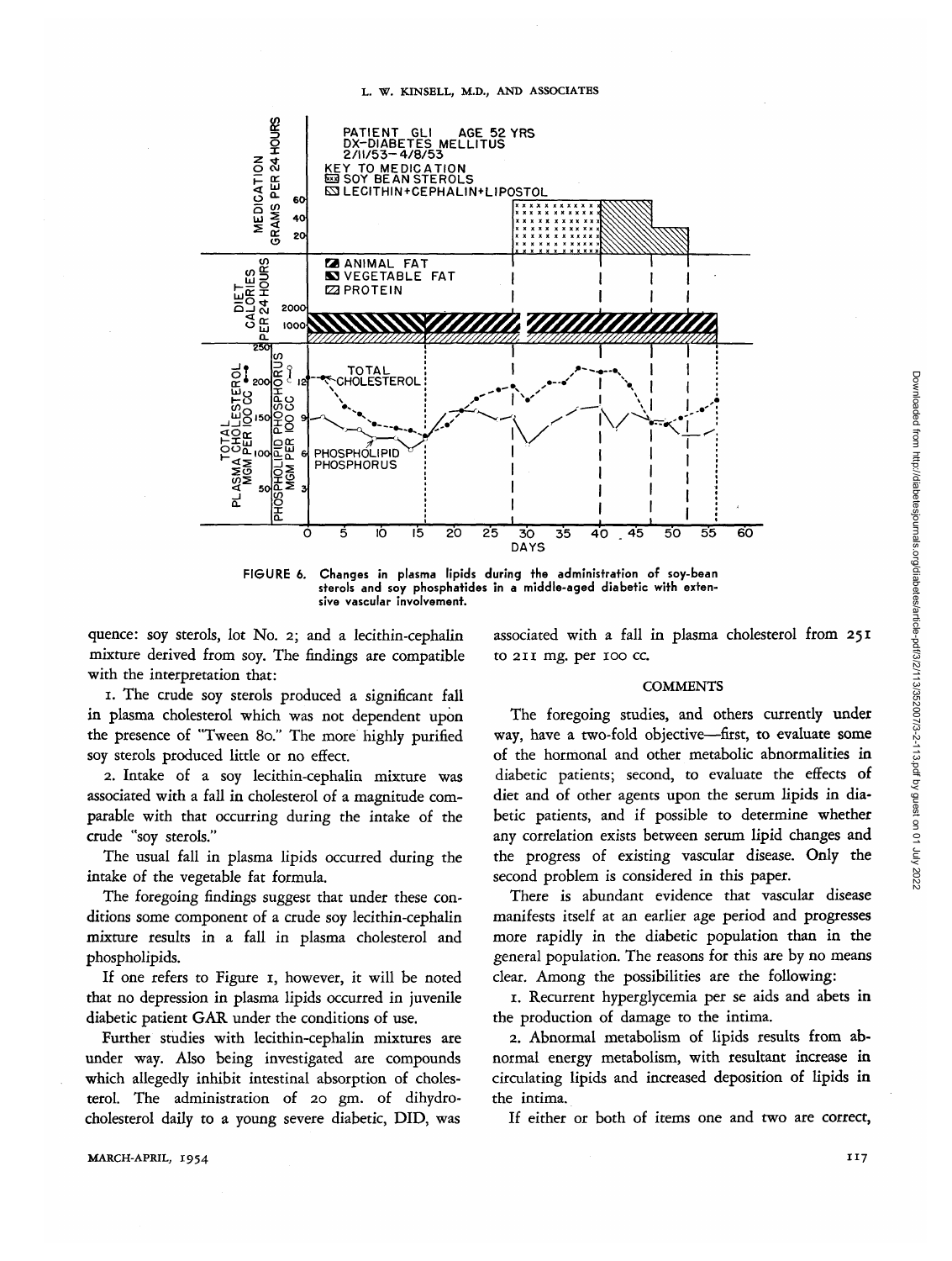optimal dietary-insulin control would be of obvious importance from the standpoint of prophylaxis of vascular damage.

3. Abnormal protein metabolism resulting from abnormal energy metabolism and/or from abnormal "hormonal balance" (see below) results in intimal damage with secondary deposition of lipid materials.

4. The production of excessive amounts of adrenal cortical and/or pituitary diabetogenic factors causes abnormalities of protein and/or lipid metabolism with resultant vascular damage.

Whatever the pathogenic factors may be, it has seemed to us that evaluation of as many aspects of lipid and protein metabolism as possible, in the diabetic, should aid in clarifying this very confused field.

As previously described<sup>1</sup>, the original observation that in the nondiabetic, diets high in vegetable fat were associated with a fall in serum lipids, was incidental to other studies. The further evaluation of this relationship in the diabetic has been purposeful. In our experience to date, all diabetics maintained on the formula diets, and all but one on the mixed "vegetable lipid" diet, have had profound diminution in the level of their plasma lipids. Young diabetics with extensive vascular disease and hypercholesterolemia appear to be more resistant, that is, a greater period of time may elapse from institution of the diet until the lipids have fallen to normal than in middle-aged diabetics, or than in juvenile diabetics without extensive vascular disease. This observation might suggest the mobilization of depots of endogenous lipids during the early part of the dietary program. (We are aware that this may be a somewhat naive explanation.)

The reason for the decrease in plasma lipids is as yet not fully apparent. Since the same change occurs in nondiabetics, modification of the diabetic state per se would not appear to provide a suitable explanation. Further, there is little obvious change in the diabetic state in terms of insulin requirement in most patients thus far studied; and the relative stability of the diabetic state per se seems to bear no relationship to the diet-induced changes in serum lipids.

The observation that some lipid material, apparently present in the "crude phosphatide fraction" derived from soy-bean, may cause a fall in serum lipids, at least in some patients, suggests that the effect is an active rather than a passive one. This concept is further supported by the fall in plasma lipids which may occur when large amounts of nuts are added to a high animal fat (high cholesterol) diet.

Peterson's observation with "crude soy-bean sterols"5 suggested to Siperstein, Nichols, and Chaikoff<sup>6</sup> that dihydrocholesterol might inhibit the absorption of cholesterol. This apparently occurred in their experimental animals. Whether this can be duplicated consistently in humans is still to be determined.

Our own observation in one patient at least calls for further studies of the same kind.

No sweeping clinical implications should be drawn from our findings thus far. Despite a voluminous literature, it is yet to be proven that the level of any serum lipid constituent per se is either of necessity correlated with or responsible for any form of vascular disease in the diabetic or nondiabetic. This statement is documented nicely in a recent paper by Wilkinson et al7 . Our findings do, however, demonstrate beyond any reasonable question that fat per se does *not* result in increased serum cholesterol levels<sup>1c</sup>; that quite the contrary is the case when diets containing large amounts of vegetable fat are ingested. Further, the observation of significant improvement in vision in two severe diabetics, with advanced retinal pathology during the period of diet-induced fall in serum lipids, would suggest that at least no deleterious effect upon this form of vascular disease results from such a dietary program.

#### SUMMARY

Administration of diets containing large amounts of vegetable fat to diabetic patients, with or without hypercholesterolemia and hyperphospholipidemia, consistently results in a fall in these lipids. A prompt rise occurs when isocaloric amounts of animal fat are substituted. The evidence available to date suggests that this, at least in part, may represent a positive effect of some lipid material, possibly phosphatide in nature, present in vegetable fat.

### REFERENCES

1 a. Kinsell, Laurance W.; Partridge, John; Boling, Lenore A.; Margen, Sheldon; Michaels, George: Dietary modification of serum cholesterol and phospholipid levels. J. Clin. Endocrinol. & Metab. 12:909-13, July 1952.

b. Kinsell, L. W.; Michaels, G.; DeWind, L.; Partridge, J.; Boling, L.: Serum lipids in normal and abnormal subjects. Observations on controlled experiments. California Med. 78:5- 10, January 1953.

c. Kinsell, Laurance W.; Michaels, George D.; Partridge, John W.; Boling, Lenore A.; Balch, Harry E.; and Cochrane, Gilbert C: Effect upon serum cholesterol and phospholipids of diets containing large amounts of vegetable fat. J. Clin. Nutrition. 1:224-31, 1953.

a. Michaels, George D.; Margen, Sheldon; Liebert, Gerald;